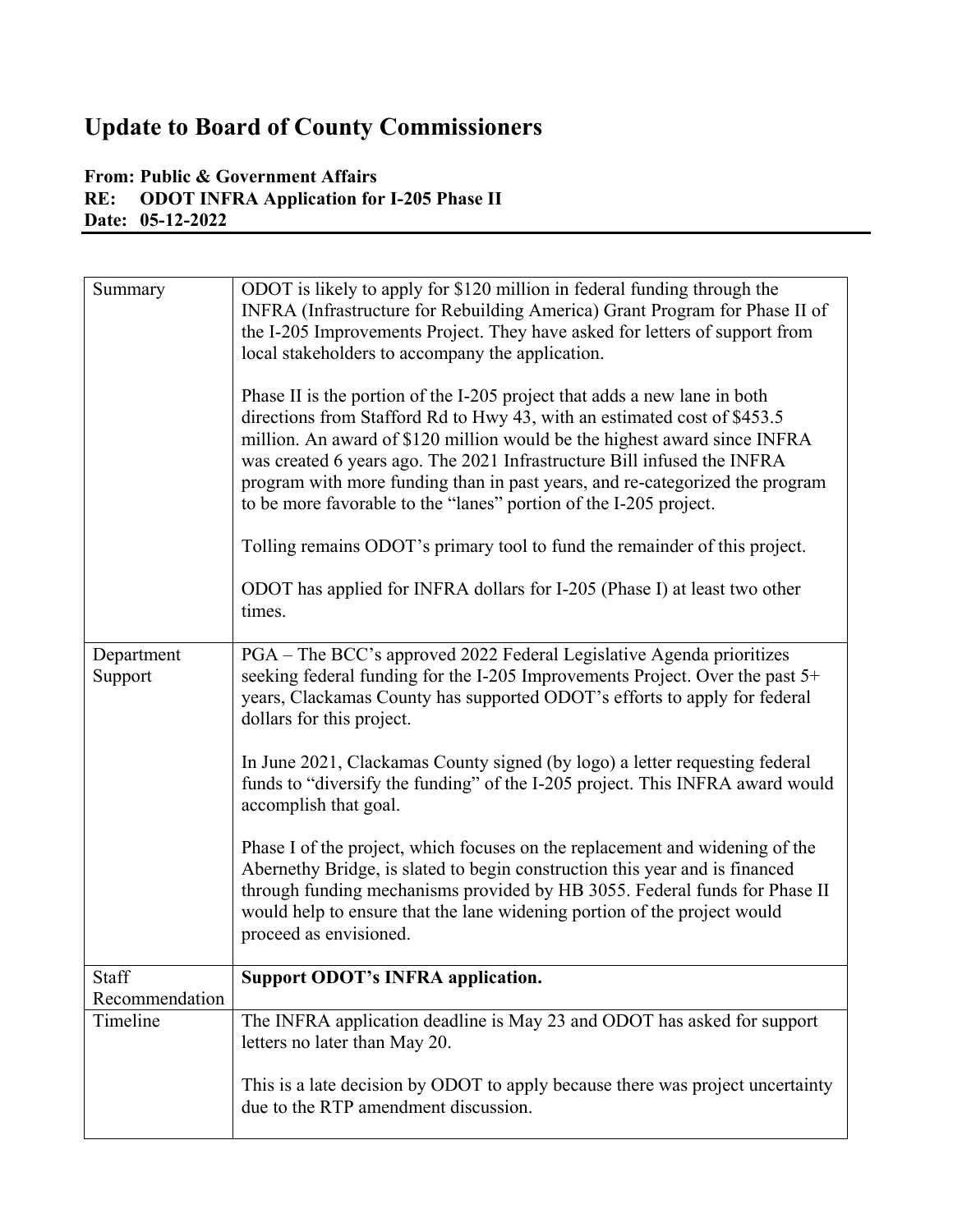

# **BOARD OF COUNTY COMMISSIONERS**

PUBLIC SERVICES BUILDING 2051 KAEN ROAD | OREGON CITY, OR 97045

May DRAFT, 2022

The Honorable Pete Buttigieg Secretary of Transportation United States Department of Transportation (USDOT) 1200 New Jersey Avenue SE Washington, DC 20590

## **RE: Support for Oregon Department of Transportation's INFRA Grant Application to USDOT for Phase II of the I‐205 Improvements Project**

Dear Secretary Buttigieg:

Clackamas County, Oregon, enthusiastically supports the Oregon Department of Transportation's (ODOT) INFRA grant application to advance Phase II of the I-205 Improvements Project. This award will diversify the funding of a regionally supported project that was designated a High Priority Corridor in the 2015 FAST Act, prioritized by the Oregon State Legislature in 2017, and supported as a federal priority by the region's Joint Policy Advisory Committee on Transportation (JPACT).

The proposed project will remove a crippling freeway bottleneck on a 6-mile stretch of I-205 between Stafford Road and Oregon Highway 43 by adding a through-lane in each direction. Serving both Oregon and Washington residents and businesses, I-205 was built with six lanes for most of its 37-mile length except for this six-mile section in Oregon that includes only four lanes. After nearly 50 years and significant population growth, this stretch of freeway fails to meet travel demand, creating bottleneck congestion throughout the day and needless diversion onto local city roads and surrounding rural infrastructure.

This project will provide enhanced freight mobility that will benefit the entire northwest. I-205 is a major north-south corridor around the Portland area for freight movement. The corridor connects advanced manufacturing, high tech, forestry, agricultural, and distribution/shipping businesses in Clackamas County, Portland, and the Willamette Valley with major import-export facilities such as the Port of Portland, the Portland International Airport, and the Port of Tacoma. Addressing the I-205 bottleneck will support the movement of \$26 million in commodities transported by more than 14,000 freight trucks daily, and benefit those businesses that depend on reliable movement of products to these freight facilities who do their part to strengthen the economy of Oregon and the nation.

We believe this award will provide a number of benefits to both the project itself and surrounding communities. The award will ensure Phase II has the funding that it needs to move

P. 503.655.8581 | F. 503.742.5919 | WWW.CLACKAMAS.US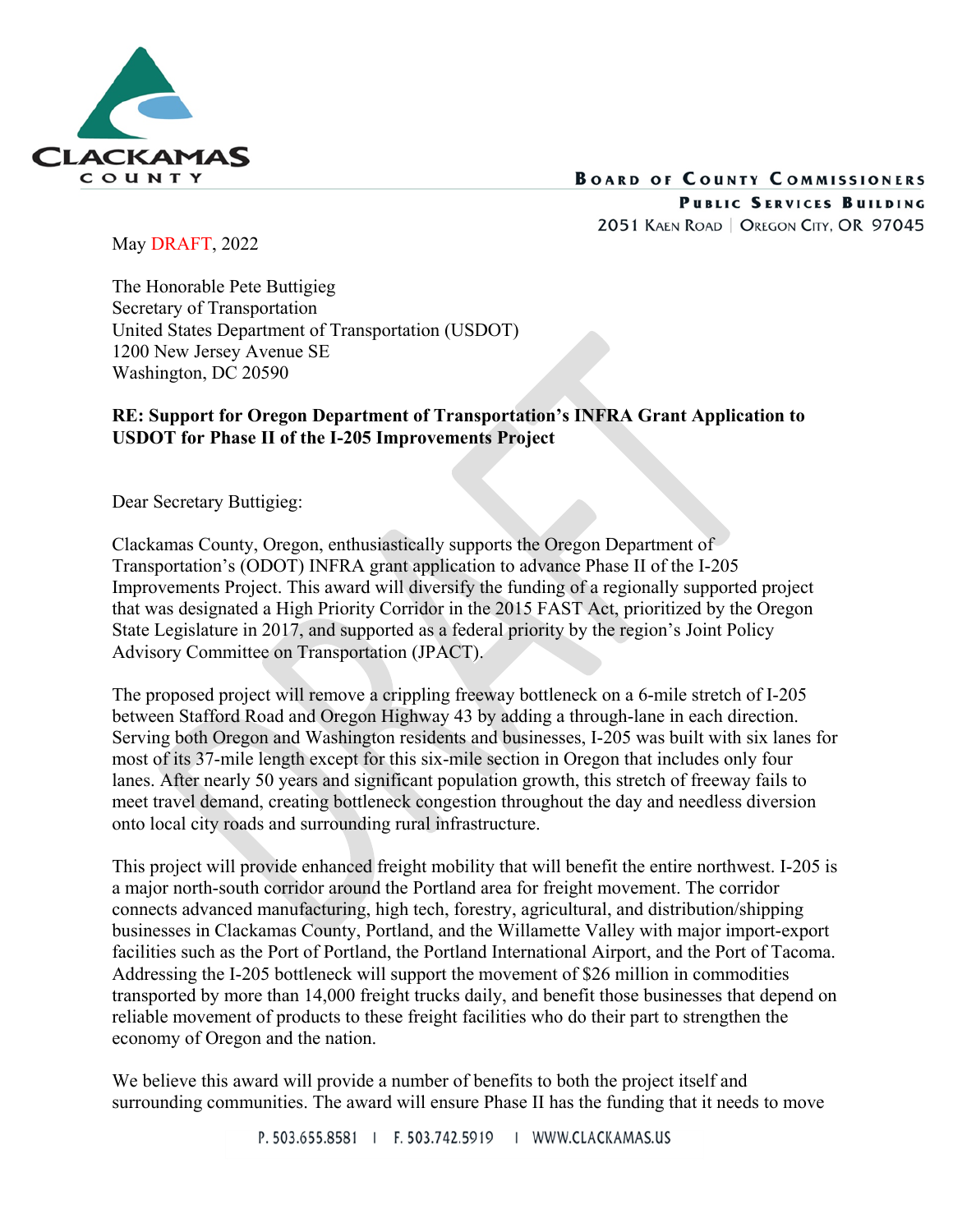to construction. By ensuring this part of the region has the same number of lanes on I-205 as the rest of the region, the project will achieve the originally intended benefit to improve safety by significantly reducing diversion onto local roads. Additionally, Phase II of the project is necessary to establish appropriate lane and shoulder widths to accommodate consistent and predictable transit routes, where none exists today.

The Clackamas County Board of Commissioners firmly believes Phase II of the I-205 Improvements Project will provide significant benefits to local commuters, Clackamas County's economic development, and West Coast freight mobility. We urge your support for this project, and thank you for your consideration of this request.

Sincerely,

## DRAFT

Tootie Smith, Chair On behalf of the Clackamas County Board of Commissioners

### **Attachment**:

Clackamas County Values on Proposed Transportation Funding Solutions for the Interstate System in the Portland Metropolitan Area